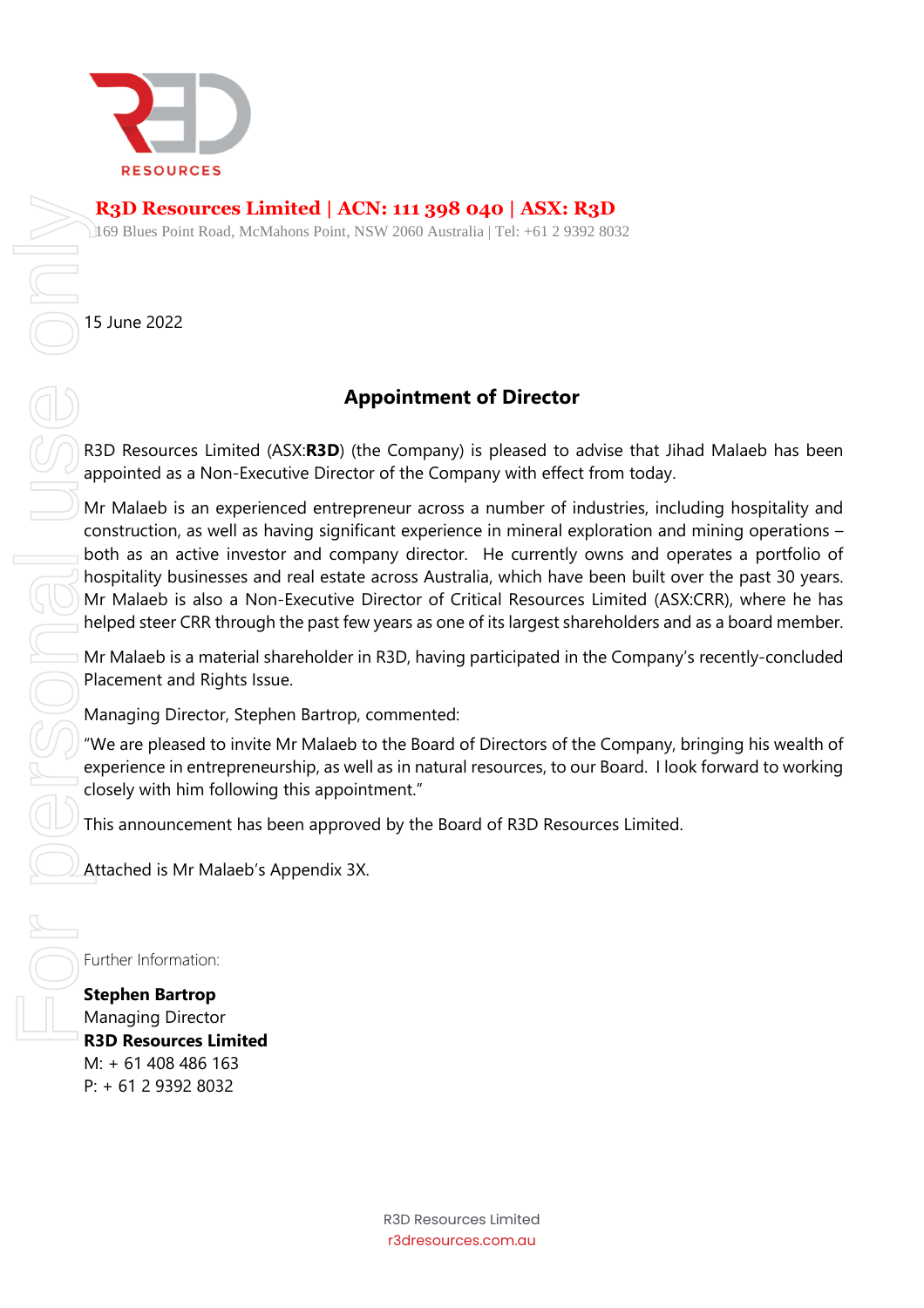

### About R3D Resources Limited

R3D is a significant copper-gold explorer and developer in the Chillagoe Region in Far North Queensland. The Company owns several projects of varying maturity, with the most advanced being the Tartana mining leases, which contain an existing heap leach project – solvent extraction – crystallisation plant. Work has commenced to restart this plant to provide future cash flow through the sale of copper sulphate. In western Tasmania, R3D has secured permitting to excavate and screen for export low-grade zinc furnace slag/matte from its Zeehan stockpiles and has been shipping zinc slag to South Korea. The next stage in the Zeehan project requires Stage 2 permitting to crush the slag and access the northern stockpile. These two projects have the potential to generate a strong cash flow